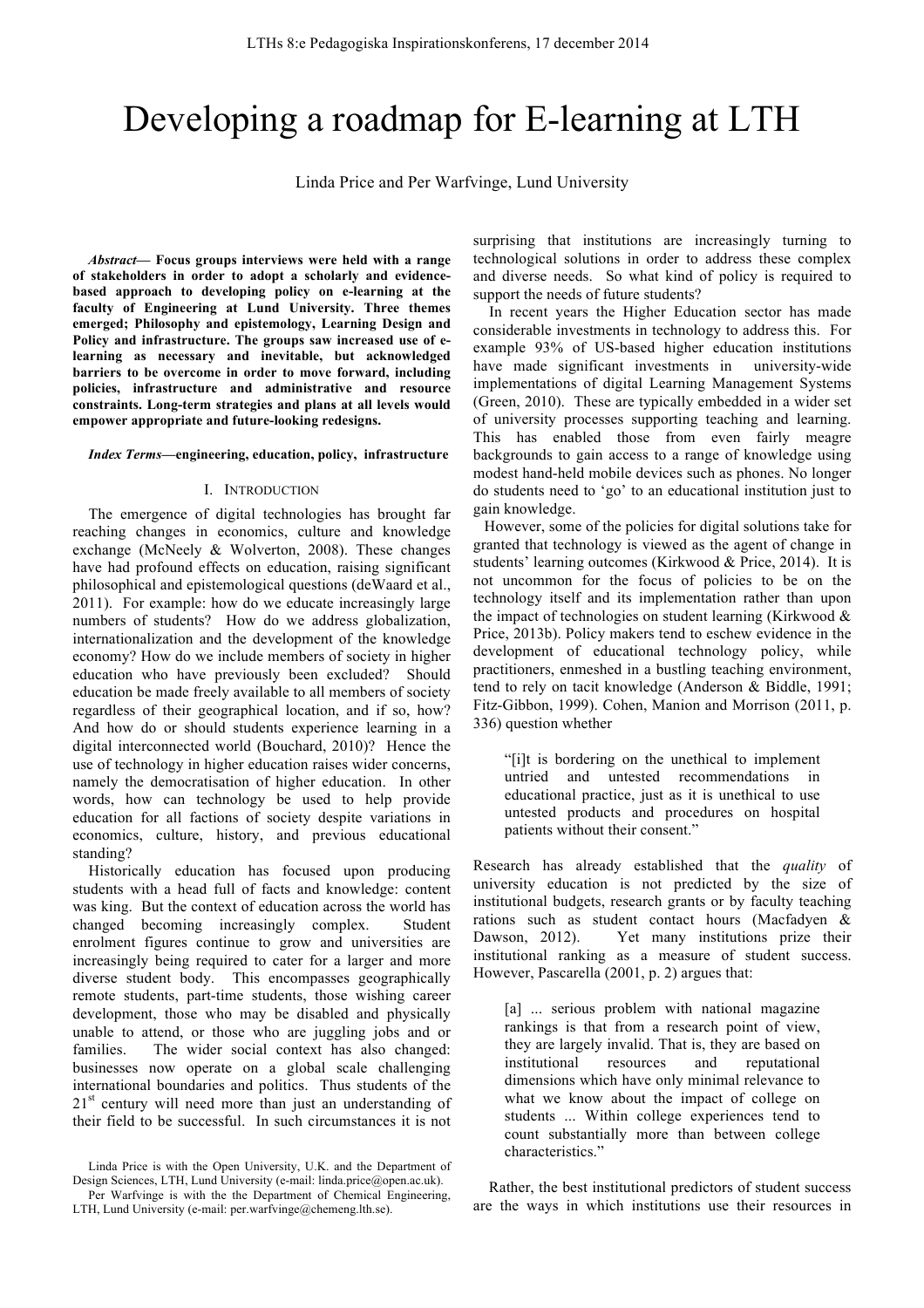order to make the utmost of whatever students they have (Gibbs, 2010). Gibbs further argues that the distinguishing feature of effective higher education institutions is the strategic use of funds in a manner in which supports an institutional culture committed to student success. Hence good decision-making in terms of policy, infrastructure, and academic development are critical features of excellent institutions. Thus, the development of institutional policy and organisational culture are crucial to the manner in which e-learning is adopted or embedded in universities (Czerniewicz & Brown, 2009).

These changes are currently reflected through the many initiatives taken at LTH by individual teachers, who develop e-resources that allow students to take more responsibility for their learning. However in order to continue to meet the expectations of new and future students and stakeholders, we need to be pro-active with respect to e-learning. This is to enable LTH to continue to be a relevant, attractive and high quality institution.

So how could we model policy for high quality student learning that encompasses technology (Kirkwood & Price, 2012, 2013a, 2013b, 2014; Price & Kirkwood, 2014, 2011)? This project has embarked upon developing policy to support continuing, new and future students at LTH. It considers the needs of a range of stakeholders in order to adopt a scholarly and evidence-based approach to developing policy. The aims of the project are to provide better informed decisions regarding e-learning to help develop and modernise teaching and learning at LTH.

## II. METHOD

The project focuses on developing input to policy regarding e-learning through understanding the views of a range of stakeholders regarding perceptions of engineering education LTH in the future. In particular we focused on:

- What perceptions are held regarding engineering education in 2025?
- What are the future trends and big issues facing the future of engineering education?
- How will engineering education be different in the next decade?
- What is needed to be put in place in order to support future engineering educational needs?

In order to get a range of perspectives we addressed three stakeholder groups:

- Students
- Teachers
- Administrative staff

This was to take a wide and collective perspective on the issues that might face these groups in supporting the future of engineering education and what technological challenges might need to be overcome.

The method used to elicit their views was focus group interviews. These were used to provide data regarding perceptions of long-term, over-arching trends regarding engineering education. The method was also chosen in order to:

1. Gain collective insights through discussion and to surface tensions within stakeholder groups that might need to be addressed.

2. To use the focus group approach to raise awareness of the future of engineering education in LTH and to stimulate further discussion in other fora in LTH.

The teacher and administrator focus groups were formulated through an email request to heads of units so that they could nominate staff who held representative perspectives on the future of engineering education. It was also to signal a clear commitment from LTH management to adopt a collaborative, scholarly and evidence-based approach to developing e-learning policy. The student group was formulated on request to the student union.

There were two teacher focus groups, one with 6 participants and one with 11 participants. There was one administrator focus group with 5 participants and one student group with 9 participants. Written consent was gained from the participants to make an audio recording of the focus groups interactions and this was later transcribed. Participants were assured of the anonymity of their interactions and that all data would be held confidentially. The transcriptions of the focus groups interactions were analysed using thematic analysis (Braun & Clarke, 2006).

## III. VIEWS OF THE FOCUS GROUPS

Initial analysis of the focus group data has indicated three emerging overarching themes. These are:

- Philosophy and epistemology
- Learning Design
- Policy and infrastructure

# *A. Philosophy and epistemology*

This overarching theme was concerned about the educational philosophy of LTH for the future and the importance of getting that right as a direction pointer for future teaching and learning development of LTH. Discussions around epistemology explored what LTH will understand by learning in the future; will it need to be 'certified' given the MOOCs movement and what is the role of universities in learning and supporting changes in educational provision? This also extended to whom LTH will be providing education for and for what purpose. This encompassed discussions about widening participation to students previously excluded from university attendance for a range of reasons and the role of universities in providing continuing support for professionals.

## *B. Learning design*

The learning design theme encompassed a wide range of topics that related to the design and structure of future modules and programmes of study. While it was clear that there was a need to incorporate new technologies this became an implicit assumption as discussion returned frequently to how the learning should be designed (and experienced) by students. Flexibly was seen as a very important provision for new and continuing students. Views regarding flexibly encompassed a variety of means through which to access education and flexibility in how students engage in their learning:

Maybe we will see different groups. Like a group coming here and being a community like the traditional view of an engineer and some new groups that will, like we mentioned, prefer to sit at